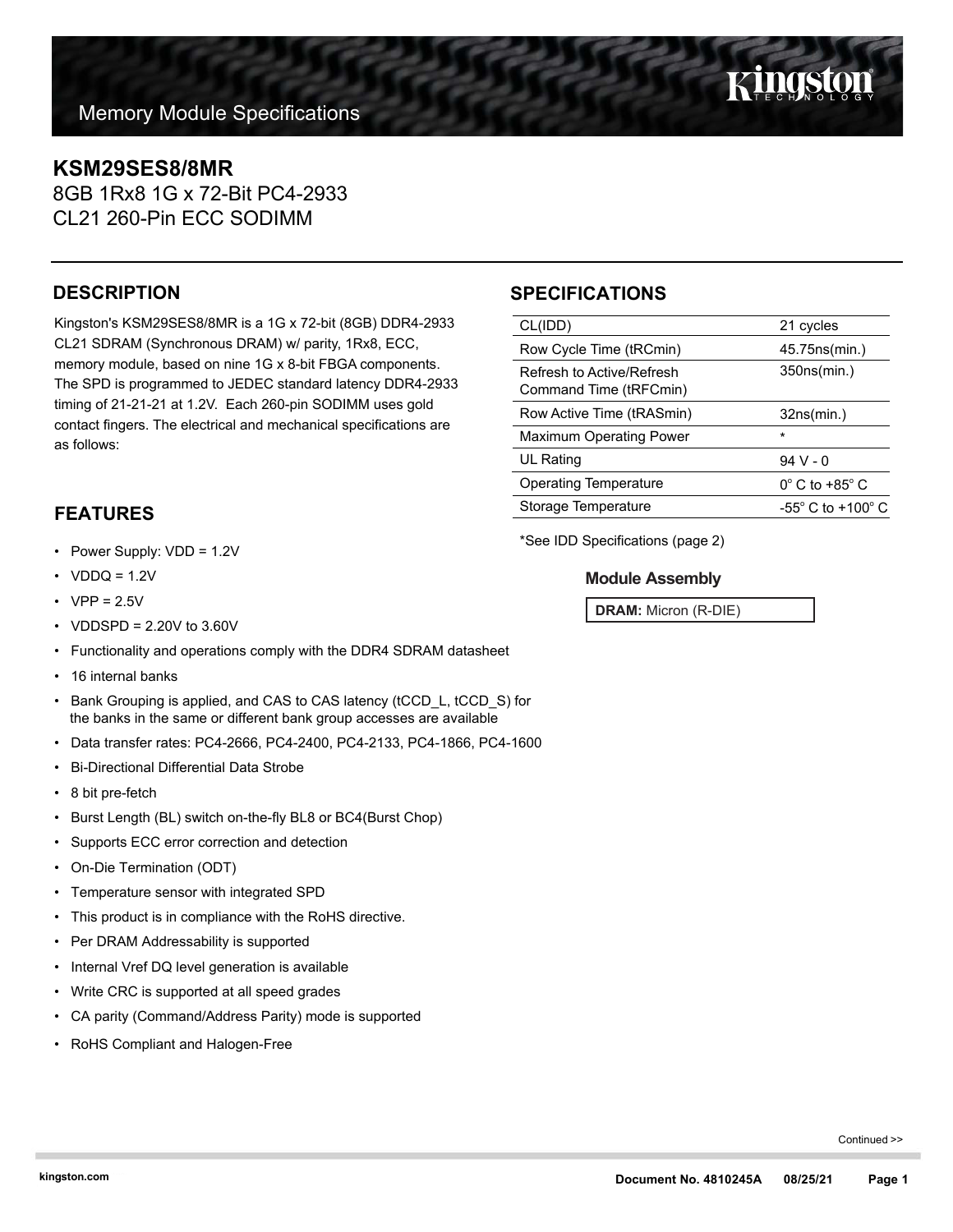# **IDD Specifications**

| Symbol                   | 2933 | Units |
|--------------------------|------|-------|
| $I_{DD0}$                | 414  | mA    |
| I <sub>PP0</sub>         | 36   | mA    |
| $I_{DD1}$                | 477  | mA    |
| <b>I</b> <sub>DD2N</sub> | 333  | mA    |
| <b>I</b> DD2NT           | 351  | mA    |
| $I_{DD2P}$               | 270  | mA    |
| I <sub>DD2Q</sub>        | 306  | mA    |
| <b>I</b> <sub>DD3N</sub> | 369  | mA    |
| <b>I</b> <sub>PP3N</sub> | 27   | mA    |
| <b>I</b> DD3P            | 288  | mA    |
| <b>I</b> <sub>DD4R</sub> | 1017 | mA    |
| <b>I</b> <sub>DD4W</sub> | 882  | mA    |
| <b>I</b> <sub>DD5R</sub> | 414  | mA    |
| I <sub>PP5R</sub>        | 45   | mA    |
| <b>I</b> <sub>DD6N</sub> | 288  | mA    |
| <b>I</b> DD6E            | 468  | mA    |
| <b>I</b> <sub>DD6R</sub> | 171  | mA    |
| <b>I</b> <sub>DD6A</sub> | 72   | mA    |
| <b>I</b> <sub>DD6A</sub> | 171  | mA    |
| <b>I</b> <sub>DD6A</sub> | 261  | mA    |
| <b>I</b> <sub>DD6A</sub> | 468  | mA    |
| $I_{PP6X}$               | 45   | mA    |
| l <sub>DD7</sub>         | 1350 | mA    |
| l <sub>PP7</sub>         | 72   | mA    |
| $I_{DD8}$                | 216  | mA    |